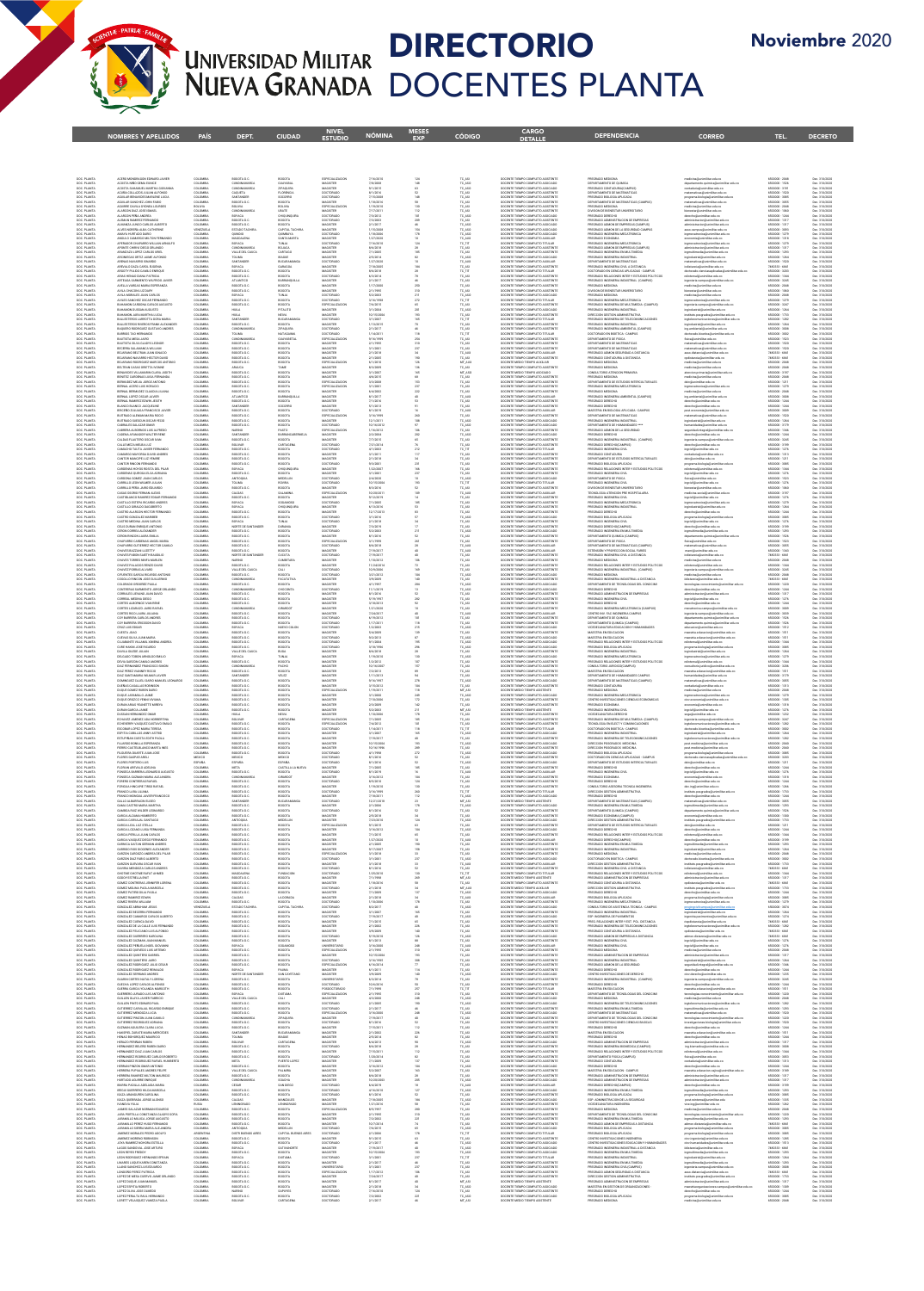## Noviembre 2020

 $\blacksquare$